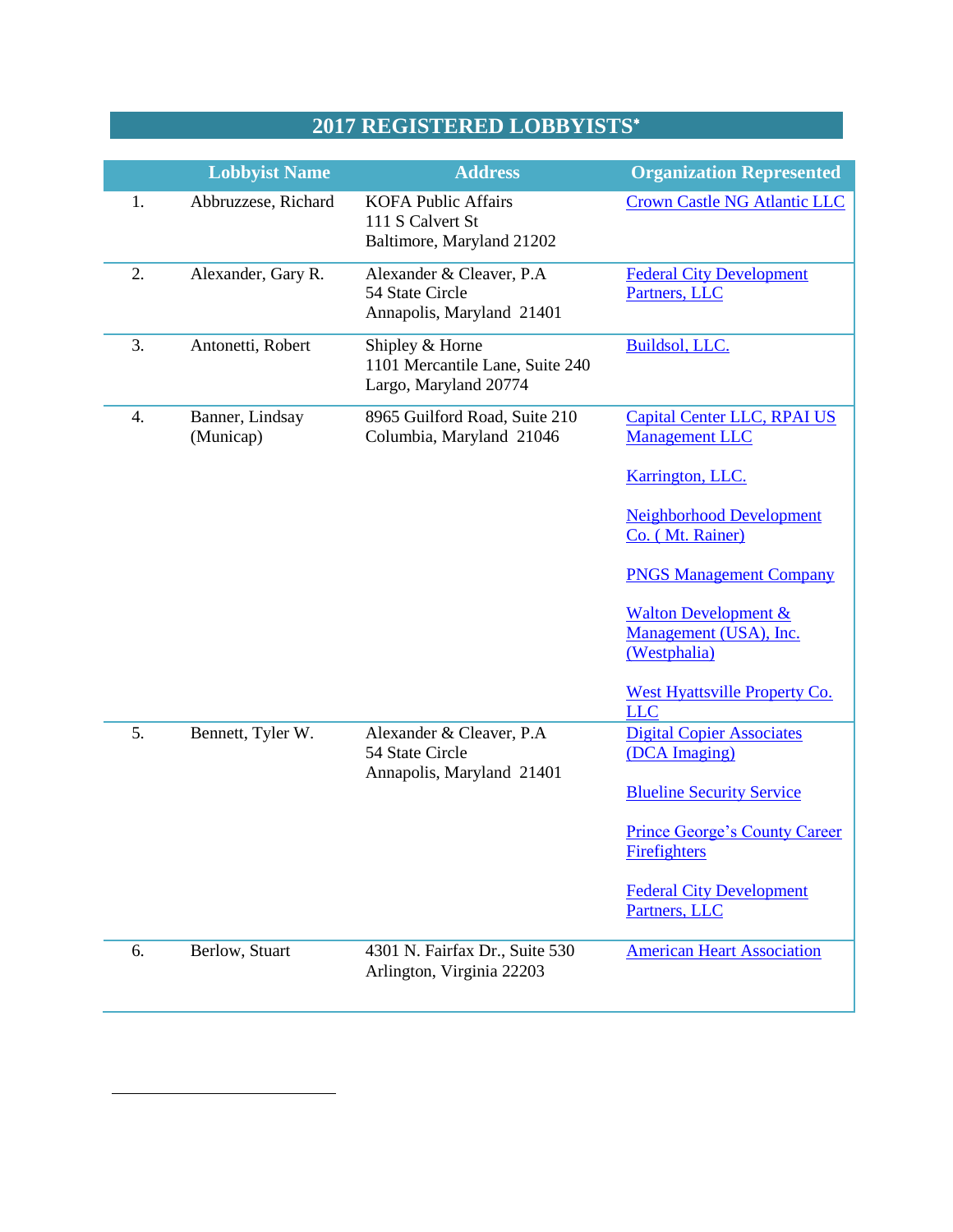|     | <b>Lobbyist Name</b>                   | <b>Address</b>                                                            | <b>Organization Represented</b>                               |
|-----|----------------------------------------|---------------------------------------------------------------------------|---------------------------------------------------------------|
| 7.  | Chambers, Kayann                       | 6801 Kenilworth Avenue<br>Suite 400<br>Riverdale Park, Maryland 20737     | <b>Kay Management Co., LLC</b>                                |
| 8.  | Dlhopolsky, Heather                    | 7200 Wisconsin Ave, Suite 800                                             | <b>Federal Capital Partners</b>                               |
|     |                                        | Bethesda, Maryland 20814                                                  | <b>Kaiser Permanente</b>                                      |
|     |                                        |                                                                           | <b>Kaiser Permanente</b>                                      |
| 9.  | Eaves, Megan                           | 112 West St.<br>Annapolis, Maryland 21401                                 | <b>Baltimore Gas and Electric</b>                             |
| 10. | Estepp, Jeffrey H.                     | 14408 Old Mill Road, Suite 201                                            | 1323 E St SE, LLC                                             |
|     | (G.S. Proctor and<br>Associates, Inc.) | Upper Marlboro, Maryland 20772                                            | <b>Alice Ferguson Foundation</b>                              |
|     |                                        |                                                                           | <b>MedStar Southern Maryland</b><br>Hospital                  |
|     |                                        |                                                                           | <b>Panda Power Funds</b>                                      |
|     |                                        |                                                                           | <b>Royal Farms</b>                                            |
|     |                                        |                                                                           | <b>Timothy Branch, LLC</b>                                    |
|     |                                        |                                                                           | <b>TPE Maryland Solar Land</b><br><b>Holdings, LLC</b>        |
| 11. | Evans, Gerard                          | 191 Main Street, Suite 210<br>Annapolis, Maryland 21401                   | Conduent                                                      |
|     |                                        |                                                                           | Holistic Industries, LLC.                                     |
|     |                                        |                                                                           | <b>Fraternal Order of Police,</b><br>Lodge 89                 |
| 12. | Evans, Hayley                          | 191 Main Street, Suite 210<br>Annapolis, Maryland 21401                   | Conduent                                                      |
|     |                                        |                                                                           | Holistic Industries, LLC.                                     |
|     |                                        |                                                                           | <b>Fraternal Order of Police,</b><br>Lodge 89                 |
| 13. | Fesche, Camille                        | Alexander & Cleaver, P.A.<br>54 State Circle<br>Annapolis, Maryland 21401 | <b>Prince George's County</b><br><b>Municipal Association</b> |
| 14. | Fowler, Michael Lee                    | 47 State Circle, Suite 403<br>Annapolis, Maryland 21401                   | <b>Baltimore Gas and Electric</b><br>Company                  |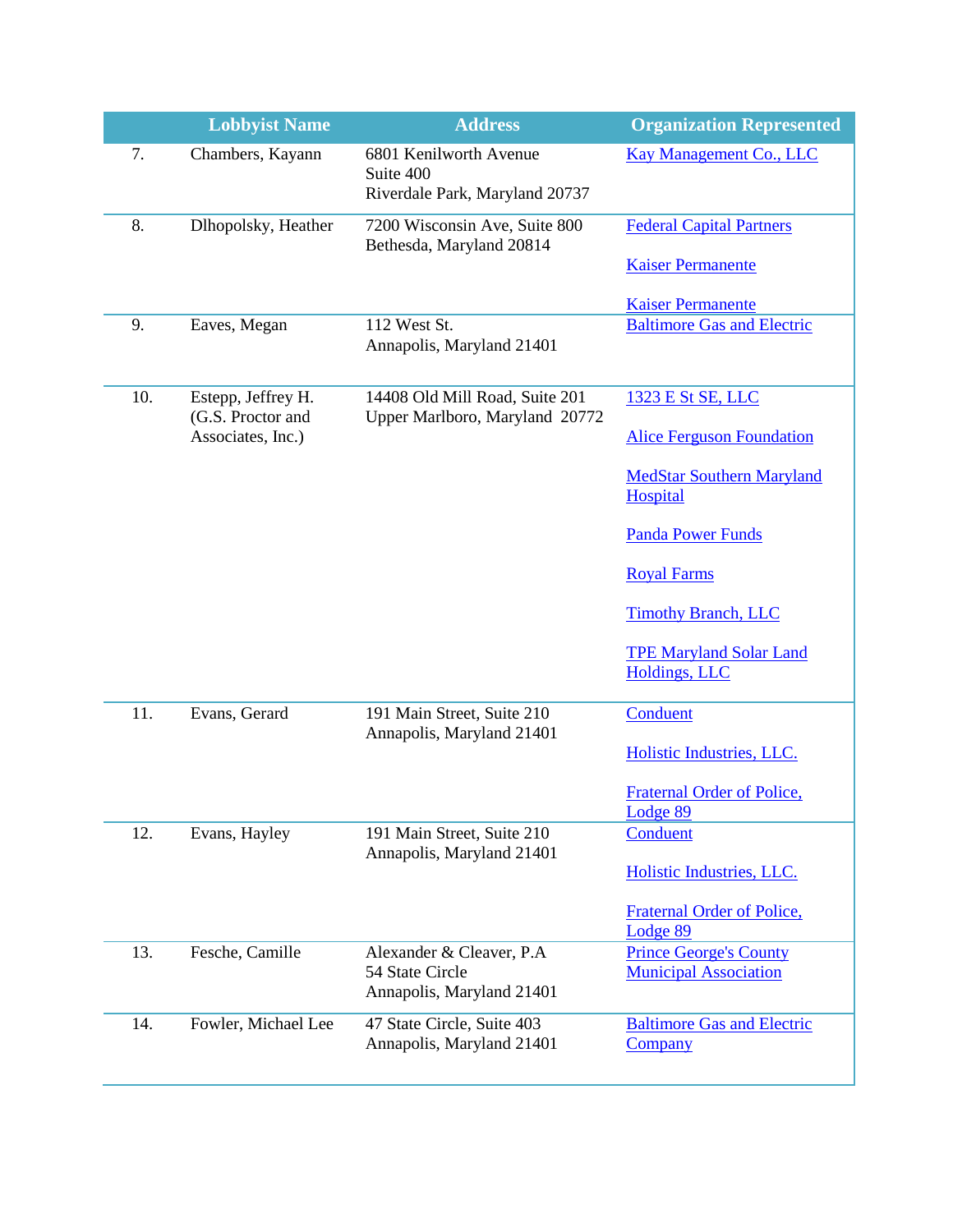|     | <b>Lobbyist Name</b>      | <b>Address</b>                                                      | <b>Organization Represented</b>                                           |
|-----|---------------------------|---------------------------------------------------------------------|---------------------------------------------------------------------------|
| 15. | Gibbs, Edward             | 1300 Caraway Court, Suite 102<br>Largo, Maryland 20774              | Broglen, LLC*                                                             |
|     |                           |                                                                     | <b>Clarence and Marg Heppe</b>                                            |
|     |                           |                                                                     | Petrie Richardson Ventures,<br>$LLC*$                                     |
| 16. | Gray, Tyler (Municap)     | 8965 Guilford Road, Suite 210<br>Columbia, Maryland 21046           | <b>Bozutto Development</b><br>Company                                     |
|     |                           |                                                                     | <b>Capital Center LLC, RPAI US</b><br><b>Management LLC</b>               |
|     |                           |                                                                     | <b>Karington</b> , LLC                                                    |
|     |                           |                                                                     | <b>Neighborhood Development</b><br>Co. (Mt. Rainier)                      |
|     |                           |                                                                     | <b>Patuxent Companies</b>                                                 |
|     |                           |                                                                     | <b>PNGS Management Company</b>                                            |
|     |                           |                                                                     | <b>Urban Atlantic</b>                                                     |
|     |                           |                                                                     | <b>Velocity Capital, LLC</b>                                              |
|     |                           |                                                                     | <b>Walton Development &amp;</b><br>Management (USA), Inc.<br>(Westphalia) |
|     |                           |                                                                     | West Hyattsville Property Co.<br><b>LLC</b>                               |
|     |                           |                                                                     |                                                                           |
| 17. | Graziano, Michael<br>Alan | 9200 Basil Court, Suite 400<br>Largo, Maryland 20774                | Prince George's County<br><b>Association of Realtors</b>                  |
| 18. | Haller, Thomas            | 1300 Caraway Court, Suite 102<br>Largo, Maryland 20774              | <b>M Square Associates</b>                                                |
|     |                           |                                                                     | <b>Old Line Realty Company,</b><br><b>LLC</b>                             |
|     |                           |                                                                     | <b>Velocity Capital, LLC</b>                                              |
|     |                           |                                                                     | <b>Woodyard Road Associates,</b><br><b>LLC</b>                            |
| 19. | Harris, LaTara            | 1120 20 <sup>th</sup> Street, NW, Suite 800<br>Washington, DC 20036 | AT&T                                                                      |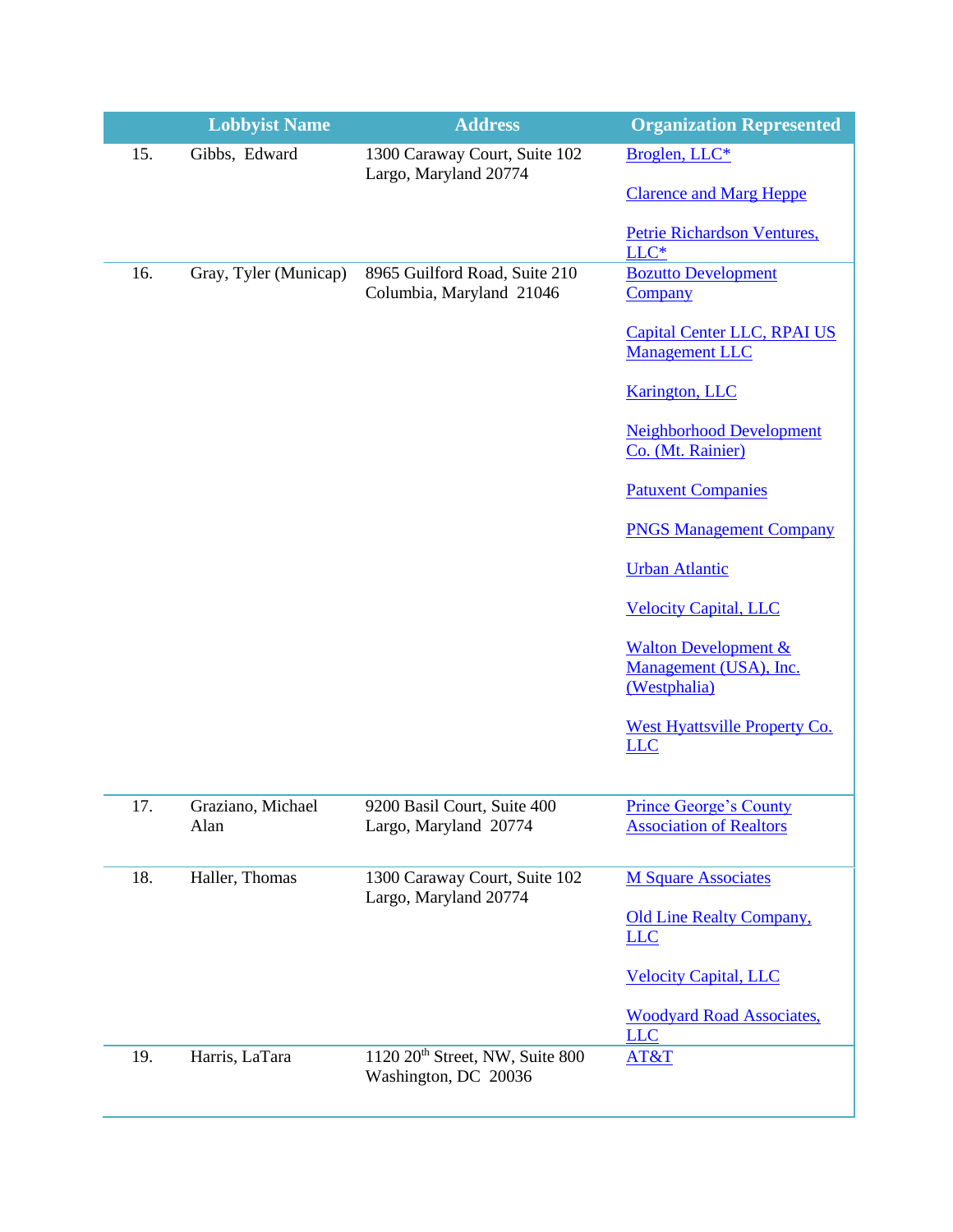|     | <b>Lobbyist Name</b>        | <b>Address</b>                                                            | <b>Organization Represented</b>                               |
|-----|-----------------------------|---------------------------------------------------------------------------|---------------------------------------------------------------|
| 20. | Hatcher, Chris              | 7979 Old Georgetown Road                                                  | <b>The Adler Corporation</b>                                  |
|     |                             | Suite 400<br>Bethesda, Maryland 20814                                     | <b>Bald Eagle Partners</b>                                    |
|     |                             |                                                                           | <b>Raz Development</b>                                        |
|     |                             |                                                                           | <b>Elm Street Development</b>                                 |
|     |                             |                                                                           | <b>Palisades Development LLC</b>                              |
| 21. | Howe, Joshua                | Alexander & Cleaver, P.A.<br>54 State Circle<br>Annapolis, Maryland 21401 | <b>Prince George's County</b><br><b>Municipal Association</b> |
| 22. | Johansen, Michael           | 225 Duke of Gloucester Street<br>Annapolis, Maryland 21401                | <b>Children's National Health</b><br><b>System</b>            |
| 23. | Larocca, Michelle           | 6801 Kenilworth Avenue<br>Suite 400                                       | <b>Kay Management Co., LLC</b>                                |
|     |                             | Riverdale Park, Maryland 20737                                            | Martin's Inc.                                                 |
|     |                             |                                                                           | Root 1 Manager, LLC                                           |
| 24. | Leonard, Victoria           | 11950 Freedom Drive                                                       | <b>Mid-Atlantic Region</b>                                    |
|     |                             | Reston, Virginia 20190                                                    | <b>Organizing Coalition</b>                                   |
| 25. | Lininger, Brett             | Semmes, Bowens & Semmes                                                   | <b>DME</b> Consulting                                         |
|     |                             | 25 S. Charles Street, Suite 1400<br>Baltimore MD 21201                    | <b>Metropolitan Life Insurance</b><br>Company                 |
| 26. | Massoni, Greg               | 1700 Pennsylvania Avenue, NW,<br>Suite 200                                | <b>Gallagher Bassett</b>                                      |
|     |                             | Washington, DC 20006                                                      |                                                               |
| 27. | McDonough, Caitlin          | 2423 Maryland Avenue                                                      | <b>Chesapeake Employers'</b>                                  |
|     | (Harris, Jones &<br>Malone) | Baltimore MD 21218                                                        | <b>Insurance Company</b>                                      |
|     |                             |                                                                           | <b>Verizon Communications</b>                                 |
| 28. | McIntosh, Shawn             | 1211 Cathedral Street<br>Baltimore, Maryland 21201                        | <b>Sugar Free Kids Maryland</b>                               |
| 29. | McLaughlin, Jennifer        | 125 Cathedral Street                                                      | <b>Airbnb</b>                                                 |
|     |                             | Annapolis, Maryland 21401                                                 | <b>Clear Channel Outdoor</b>                                  |
|     |                             |                                                                           | <b>Community First Development</b>                            |
|     |                             |                                                                           | Corporation                                                   |
|     |                             |                                                                           | <b>Corizon Health</b>                                         |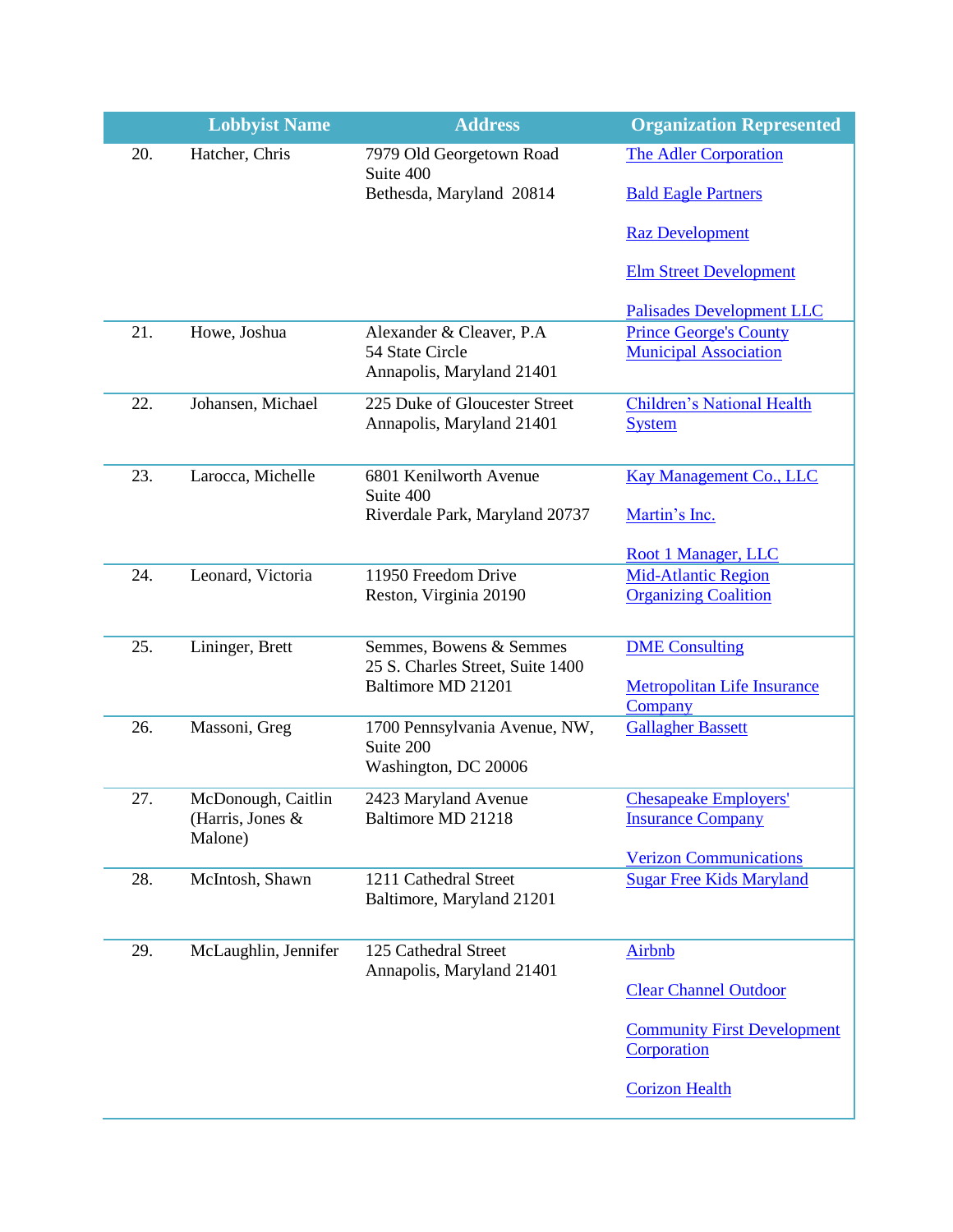|     | <b>Lobbyist Name</b>        | <b>Address</b>                                                                          | <b>Organization Represented</b>                          |
|-----|-----------------------------|-----------------------------------------------------------------------------------------|----------------------------------------------------------|
|     |                             |                                                                                         | Daycon                                                   |
|     |                             |                                                                                         | Ernst & Young, LLP                                       |
|     |                             |                                                                                         | <b>Recovery Centers of America</b>                       |
|     |                             |                                                                                         | <b>Southern Management</b><br>Corporation                |
|     |                             |                                                                                         | <b>Sun Services, LLC</b>                                 |
|     |                             |                                                                                         | Uber Technologies, Inc.                                  |
| 30. | Meister, Doug               | 6801 Kenilworth Avenue<br>Suite 400                                                     | Martin's Inc.                                            |
|     |                             | Riverdale Park, Maryland 20737                                                          |                                                          |
| 31. | Metzler, Emily<br>(Municap) | 8965 Guilford Road, Suite 210<br>Columbia, Maryland 21046                               | <b>Patuxent Companies</b>                                |
|     |                             |                                                                                         | <b>Urban Atlantic</b>                                    |
|     |                             |                                                                                         | <b>Velocity Capital, LLC</b>                             |
| 32. | Mickelinc, Johnny           | 8965 Guilford Road, Suite 210<br>Columbia, Maryland 21046                               | <b>Bozzuto Development</b><br><b>Company</b>             |
|     |                             |                                                                                         | <b>Karington</b> , LLC                                   |
|     |                             |                                                                                         | <b>Patuxent Companies</b>                                |
|     |                             |                                                                                         | <b>Urban Atlantic</b>                                    |
|     |                             |                                                                                         | <b>Walton Development &amp;</b>                          |
|     |                             |                                                                                         | Management (USA), Inc.<br>(Westphalia)                   |
|     |                             |                                                                                         | <b>West Hyattsville Property Co.</b><br><b>LLC</b>       |
| 33. | Miedusiewski, A. Joe        | Semmes, Bowen & Semmes<br>25 S. Charles Street, Suite 1400<br>Baltimore, Maryland 21201 | Metropolitan Life Insurance<br>Company                   |
| 34. | Mingo, Dwayne B.            | 9200 Basil Court, Suite 400<br>Largo, Maryland 20774                                    | <b>Prince George's Association of</b><br><b>Realtors</b> |
|     |                             |                                                                                         |                                                          |
| 35. | Mossburg, Matthew           | P.O. Box 91<br>Barnesville, Maryland 20838                                              | <b>Amy's Contracting Services,</b><br><b>LLC</b>         |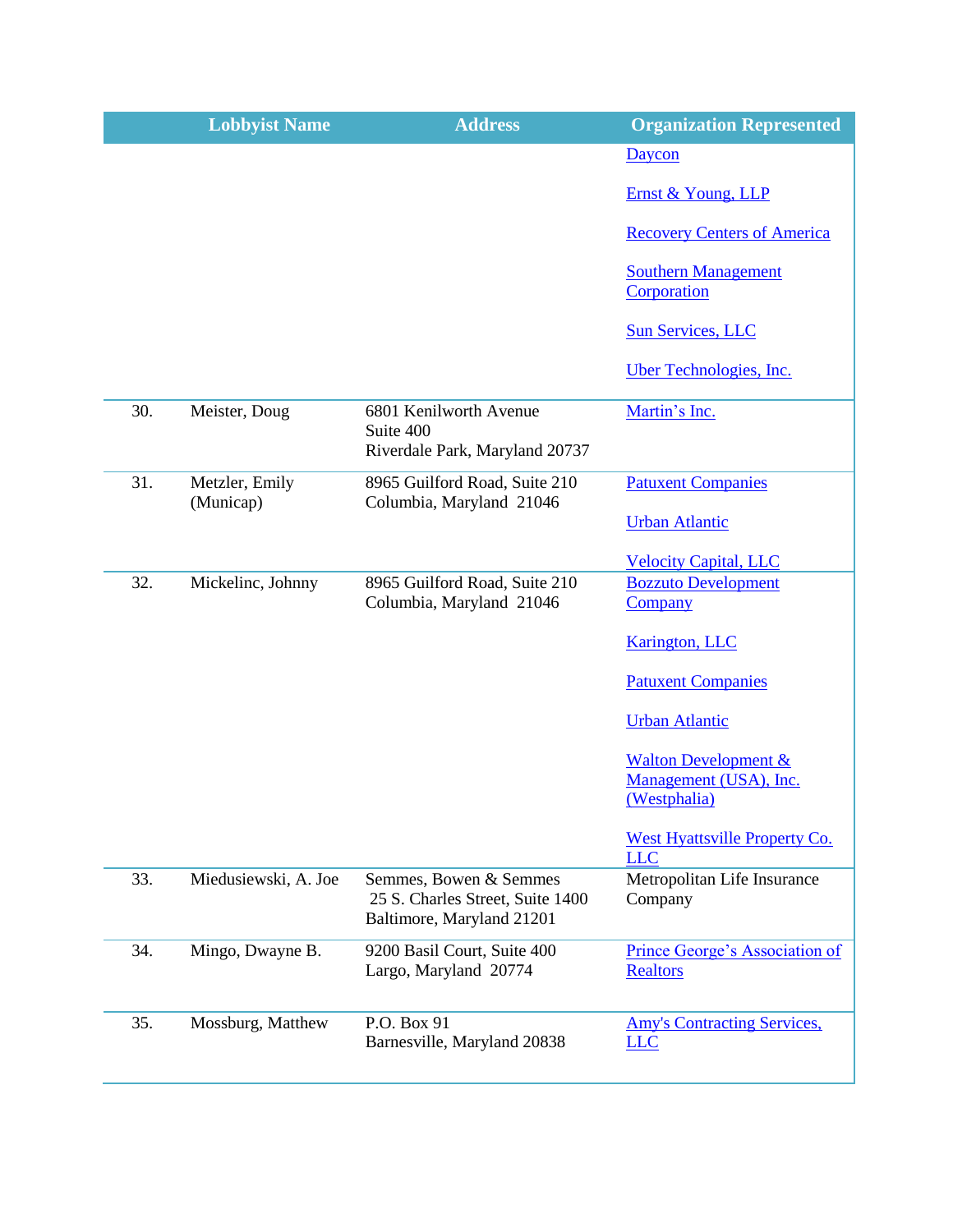|     | <b>Lobbyist Name</b> | <b>Address</b>                                                           | <b>Organization Represented</b>                                     |
|-----|----------------------|--------------------------------------------------------------------------|---------------------------------------------------------------------|
| 36. | Parker, Midgett      | 1 Park Place, Suite 585<br>Annapolis, Maryland 21401                     | <b>Brandywine Realty Trust</b>                                      |
|     |                      |                                                                          | <b>Potomac Valley Brick</b>                                         |
| 37. | Pasternak, Jerry     | 701 9th Street, NW<br>Washington, DC 20068                               | Pepco Holdings, Inc.                                                |
| 38. | Percy, Davion        | Alexander & Cleaver, P.A<br>54 State Circle<br>Annapolis, Maryland 21401 | <b>American Forest &amp; Paper</b><br><b>Association</b>            |
|     |                      |                                                                          | Avaya, Inc.                                                         |
|     |                      |                                                                          | <b>Blueline Security Services</b>                                   |
|     |                      |                                                                          | <b>Bolton Partners</b>                                              |
|     |                      |                                                                          | Charles P. Johnson &<br><b>Associates</b>                           |
|     |                      |                                                                          | <b>DCA</b> Imaging                                                  |
|     |                      |                                                                          | <b>Doctors Community Hospital</b>                                   |
|     |                      |                                                                          | <b>Environmental Quality</b><br>Resources                           |
|     |                      |                                                                          | <b>Everytown for Gun Safety</b><br><b>Action Fund</b>               |
|     |                      |                                                                          | <b>Federal City Development</b><br>Partners, LLC                    |
|     |                      |                                                                          | <b>Maryland Health Information</b><br><b>Management Association</b> |
|     |                      |                                                                          | <b>Mission First Housing</b><br><b>Development Corporation</b>      |
|     |                      |                                                                          | <b>PGC Career Fire Fighters</b>                                     |
|     |                      |                                                                          | <b>Prince George's County</b><br><b>Municipal Association</b>       |
|     |                      |                                                                          | <b>PSEG Fossil</b>                                                  |
|     |                      |                                                                          | Telaforce, LLC.                                                     |
|     |                      |                                                                          |                                                                     |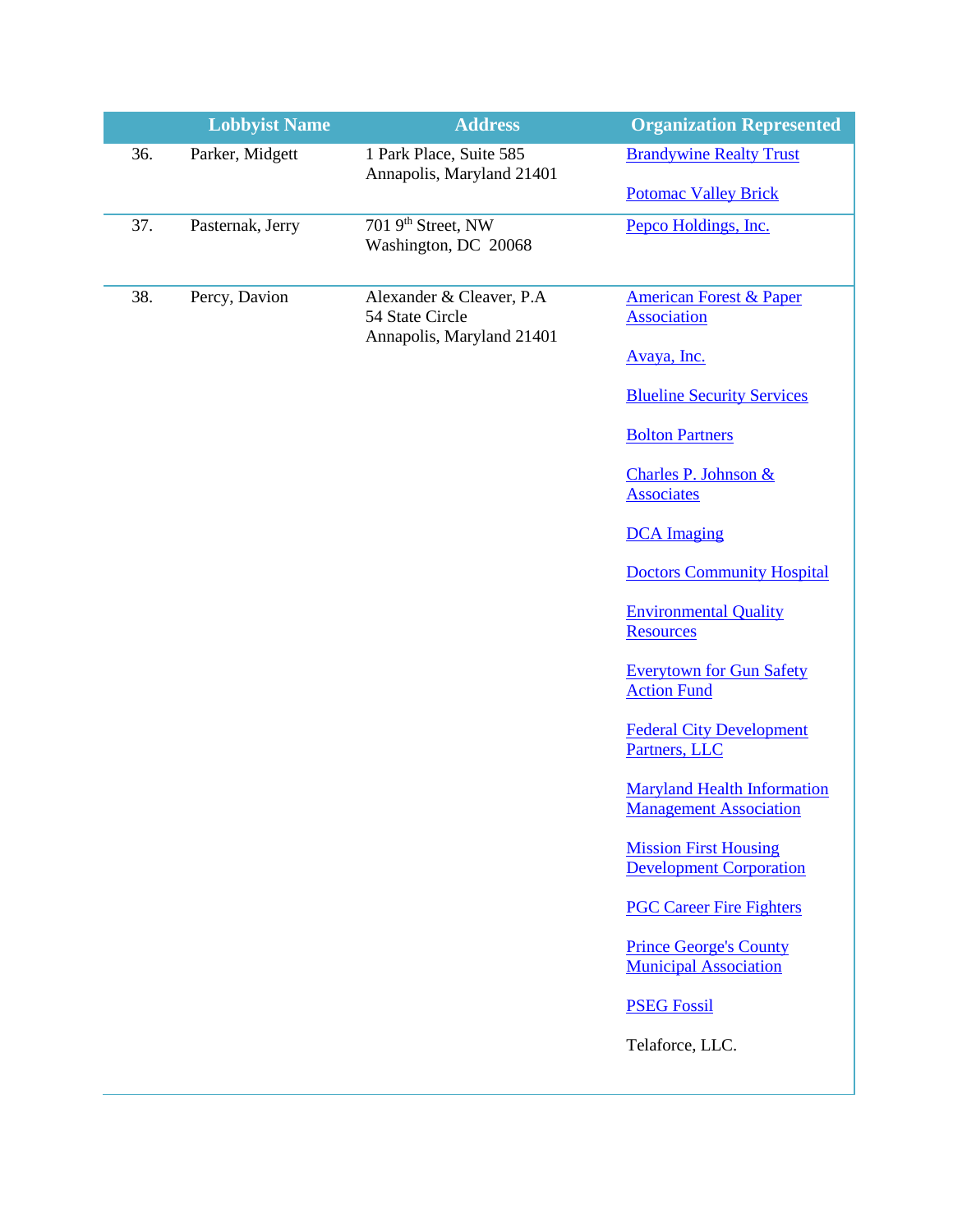|     | <b>Lobbyist Name</b>                         | <b>Address</b>                                                | <b>Organization Represented</b>                                |
|-----|----------------------------------------------|---------------------------------------------------------------|----------------------------------------------------------------|
| 39. | Perez, Lawrence                              | 5327 Crittenden Street Suite A<br>Hyattsville, Maryland 20781 | <b>Benjamin Banneker/ National</b><br><b>Studios Partners</b>  |
| 40. | Proctor III, Gregory S.<br>(G.S. Proctor and | 14408 Old Mill Road, Suite 201<br>Upper Marlboro, MD 20772    | <b>Martin's Crosswinds, LLC</b>                                |
|     | Associates, Inc.)                            |                                                               | <b>Timothy Branch, LLC</b>                                     |
|     |                                              |                                                               | Pepco Region - Maryland                                        |
|     |                                              |                                                               | <b>Royal Farms</b>                                             |
|     |                                              |                                                               | Transdev                                                       |
|     |                                              |                                                               | <b>Velocity Capital, LLC</b>                                   |
|     |                                              |                                                               | <b>Walton International Group</b>                              |
|     |                                              |                                                               | (USA), Inc. & Walton<br>Maryland, LLC                          |
|     |                                              |                                                               | <b>Washington Suburban Sanitary</b>                            |
|     |                                              |                                                               | Commission                                                     |
| 41. | Proctor, Gregory S.<br>(G.S. Proctor and     | 14408 Old Mill Road, Suite 201<br>Upper Marlboro, MD 20772    | 1323 E St SE, LLC                                              |
|     | Associates, Inc.)                            |                                                               | 7-Eleven, Inc.                                                 |
|     |                                              |                                                               | <b>Adventist HealthCare</b>                                    |
|     |                                              |                                                               | <b>CareFirst BlueCross</b>                                     |
|     |                                              |                                                               | <b>BlueShield</b>                                              |
|     |                                              |                                                               | <b>GAI Consultants, Inc.</b>                                   |
|     |                                              |                                                               | Lidl US, LLC                                                   |
|     |                                              |                                                               | <b>Martin's Crosswinds, LLC</b>                                |
|     |                                              |                                                               | <b>MedStar Southern Maryland</b><br>Hospital                   |
|     |                                              |                                                               | <b>Panda Power Funds</b>                                       |
|     |                                              |                                                               | <b>Passport Auto</b>                                           |
|     |                                              |                                                               | Pepco Region - Maryland                                        |
|     |                                              |                                                               | Root 1 Manager, LLC / Behnke<br><b>Family Real Estate, LLP</b> |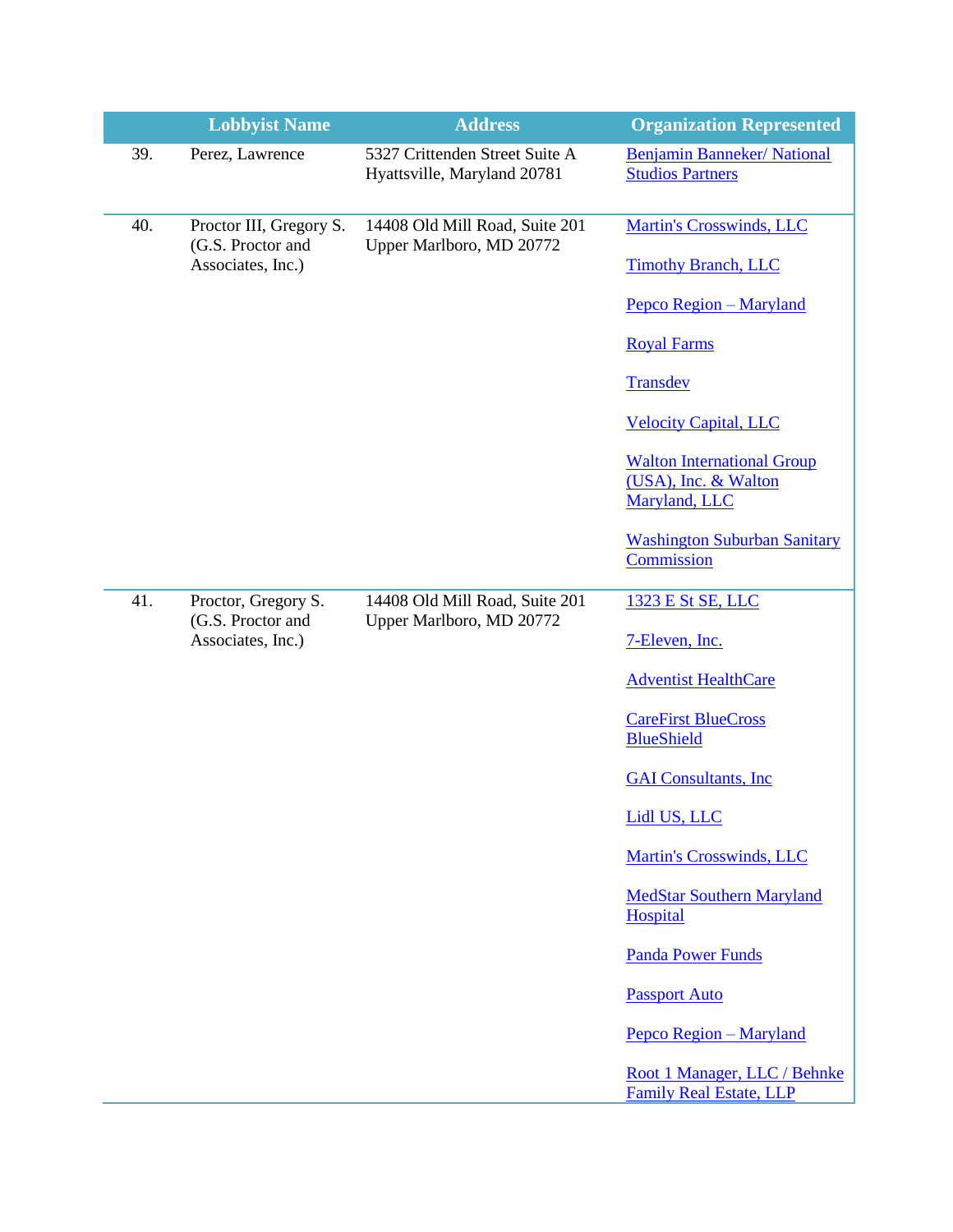|     | <b>Lobbyist Name</b>                    | <b>Address</b>                                             | <b>Organization Represented</b>                                            |
|-----|-----------------------------------------|------------------------------------------------------------|----------------------------------------------------------------------------|
|     |                                         |                                                            | <b>Royal Farms</b>                                                         |
|     |                                         |                                                            | <b>Timothy Branch, LLC</b>                                                 |
|     |                                         |                                                            | <b>TPE Maryland Solar Land</b><br>Holdings, LLC                            |
|     |                                         |                                                            | Transdev                                                                   |
|     |                                         |                                                            | <b>Velocity Capital, LLC</b>                                               |
|     |                                         |                                                            | <b>Walton International Group</b><br>(USA), Inc. & Walton<br>Maryland, LLC |
|     |                                         |                                                            | <b>Washington Suburban Sanitary</b><br>Commission                          |
| 42. | Proctor, Thomas A.<br>(G.S. Proctor and | 14408 Old Mill Road, Suite 201<br>Upper Marlboro, MD 20772 | 1323 E St SE, LLC                                                          |
|     | Associates, Inc.).                      |                                                            | 7-Eleven, Inc.                                                             |
|     |                                         |                                                            | <b>Martin's Crosswinds, LLC</b>                                            |
|     |                                         |                                                            | <b>Royal Farms</b>                                                         |
|     |                                         |                                                            | <b>TPE Maryland Solar Land</b><br><b>Holdings, LLC</b>                     |
| 43. | Reith, John                             | 225 Duke of Gloucester Street<br>Annapolis, Maryland 21401 | <b>Century Engineering</b>                                                 |
| 44. | Rice, Keenan<br>(Municap)               | 8965 Guilford Road, Suite 210<br>Columbia, Maryland 21046  | <b>Bozzuto Development</b><br>Company                                      |
|     |                                         |                                                            | <b>Capital Center LLC, RPAI US</b><br><b>Management LLC</b>                |
|     |                                         |                                                            | <b>Karington</b> , LLC                                                     |
|     |                                         |                                                            | <b>Patuxent Companies</b>                                                  |
|     |                                         |                                                            | <b>PNGS Management Company</b>                                             |
|     |                                         |                                                            | <b>Urban Atlantic</b>                                                      |
|     |                                         |                                                            | <b>Neighborhood Development</b><br>Co. (Mt. Rainier)                       |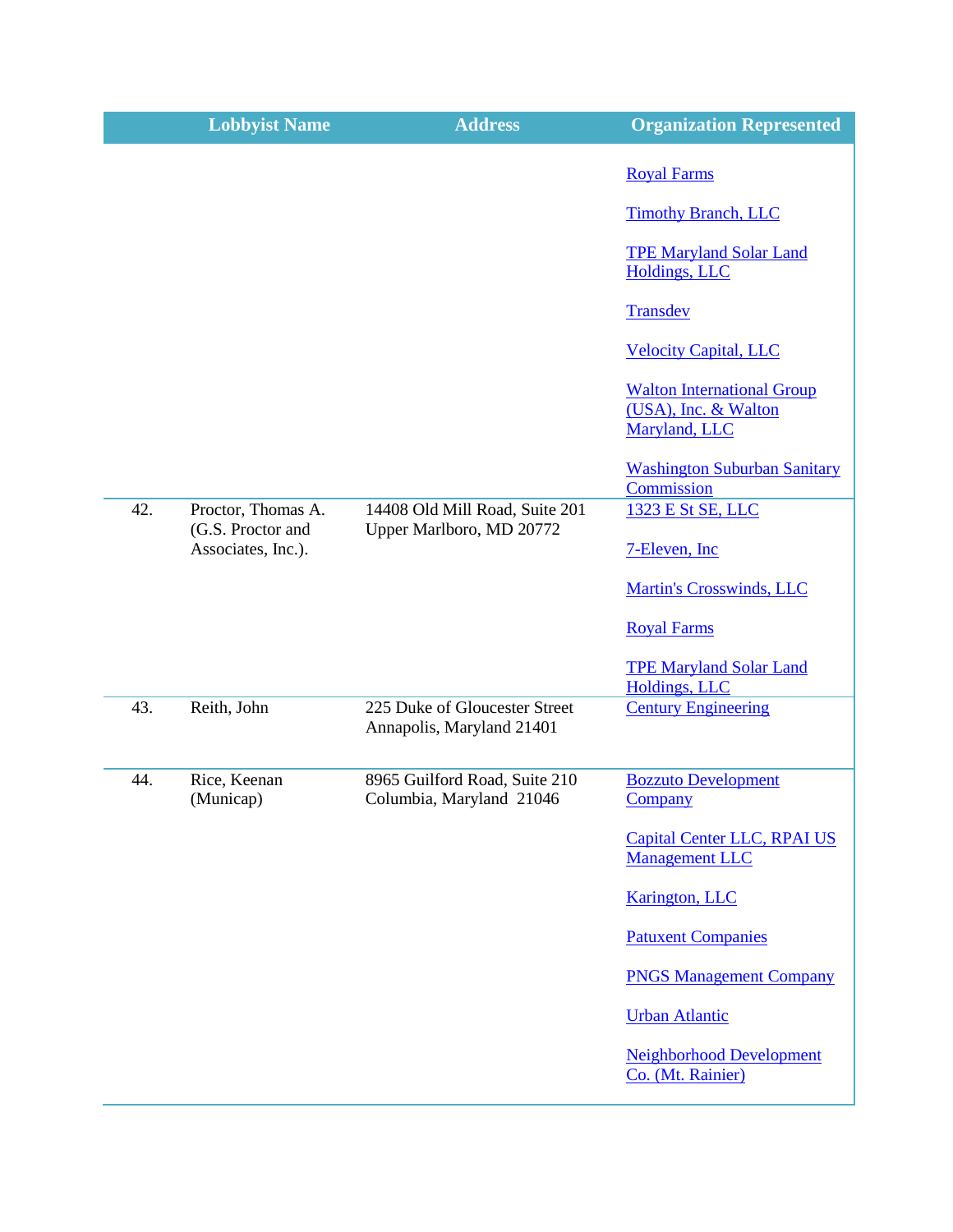|     | <b>Lobbyist Name</b> | <b>Address</b>                                             | <b>Organization Represented</b>                                           |
|-----|----------------------|------------------------------------------------------------|---------------------------------------------------------------------------|
|     |                      |                                                            | <b>Walton Development &amp;</b><br>Management (USA), Inc.<br>(Westphalia) |
|     |                      |                                                            | <b>West Hyattsville Property Co.</b><br><b>LLC</b>                        |
| 45. | Rivera, Norman       | 17251 Melford Blvd<br>200                                  | <b>Metropolitan Medicinals, LLC</b>                                       |
|     |                      | Bowie, Maryland 20715                                      | <b>SLDM LLC</b>                                                           |
|     |                      |                                                            | <b>St. Paul CDC</b>                                                       |
| 46. | Roddy, Pat           | 225 Duke of Gloucester Street<br>Annapolis, Maryland 21401 | <b>Century Engineering</b>                                                |
| 47. | Rodgers, Beatrice    | 10001 Derekwood Lane, Suite 101<br>Lanham, Maryland 20706  | <b>Resource Connections Inc</b>                                           |
| 48. | Ross, Justin         | 125 Cathedral Street<br>Annapolis, Maryland 21401          | <b>Airbnb</b>                                                             |
|     |                      |                                                            | <b>Clear Channel Outdoor</b>                                              |
|     |                      |                                                            | <b>Community First Development</b><br>Corporation                         |
|     |                      |                                                            | <b>Corizon Health</b>                                                     |
|     |                      |                                                            | Daycon                                                                    |
|     |                      |                                                            | Ernst & Young, LLP                                                        |
|     |                      |                                                            | <b>Keolis Transit America</b>                                             |
|     |                      |                                                            | <b>Recovery Centers of America</b>                                        |
|     |                      |                                                            | <b>Southern Management</b><br>Corporation                                 |
|     |                      |                                                            | <b>Sun Services, LLC</b>                                                  |
|     |                      |                                                            | Uber Technologies, Inc.                                                   |
|     |                      |                                                            | <b>Urban Investment Partners</b>                                          |
| 49. | Rozner, Joel         | 225 Duke Gloucester Street<br>Annapolis, Maryland 21401    | <b>Century Engineering</b>                                                |
|     |                      |                                                            | <b>Children's National Health</b><br><b>System</b>                        |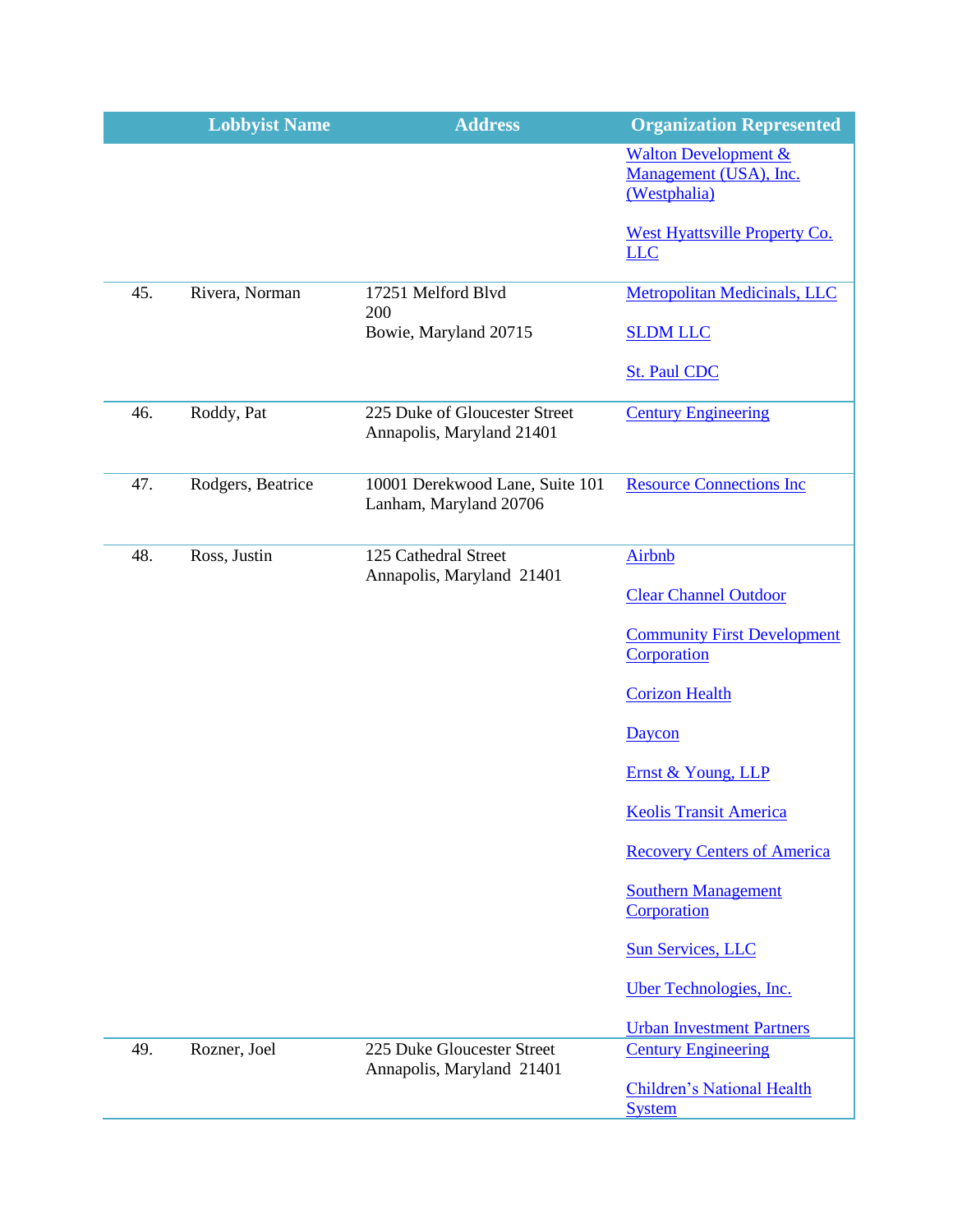|     | <b>Lobbyist Name</b>        | <b>Address</b>                                                                                                  | <b>Organization Represented</b>                     |
|-----|-----------------------------|-----------------------------------------------------------------------------------------------------------------|-----------------------------------------------------|
|     |                             |                                                                                                                 | Optotraffic                                         |
|     |                             |                                                                                                                 | <b>Walmart Stores, Inc.</b><br>(Terminated 3/16/17) |
|     |                             |                                                                                                                 | <b>Walton Development and</b><br>Management         |
|     |                             |                                                                                                                 | <b>Waste Management of</b><br>Maryland              |
| 50. | Shipp, William              | 11785 Beltsville Drive, 10th Floor<br>Calverton, Maryland 20705                                                 | <b>Morning Calm Management</b>                      |
|     |                             |                                                                                                                 | <b>Urban Atlantic</b>                               |
| 51. | Silverman, Steven           | 3012 Marlow Road<br>Silver Spring, Maryland 20904                                                               | A Wider Circle, Inc.                                |
| 52. | Thompson, Melvin            | 6301 Hillside Court<br>Columbia, Maryland 21046                                                                 | <b>Restaurant Association of</b><br>Maryland        |
| 53. | Tydings, Joseph             | 1825 Eye Street, NW<br>Washington, DC 20006                                                                     | Peter N. G. Schwartz<br>Management Company, Inc.    |
| 54. | Valentino-Benitez,<br>Ellen | 4126 Crosswick Turn<br>Bowie, Maryland 20715                                                                    | <b>MD-DE-DC Beverage Assn.</b>                      |
| 55. | Warfel, Russell E.          | 6801 Kenilworth Avenue<br>Suite 400<br>Riverdale Park, Maryland 20737                                           | Martin's Inc.                                       |
| 56. | Watkins, Tami               | 701 9th Street, NW<br>Washington, DC 20068                                                                      | Pepco Holdings, Inc.                                |
| 57. | Watson, Jr., Kerry R.       | 101 MGM National Ave<br>National Harbor, Maryland 20745                                                         | <b>MGM National Harbor</b>                          |
| 58. | Whelan, Sloane              | <b>KOFA Public Affairs</b><br>111 S Calvert St, Suite 2820<br>Baltimore, Maryland 21202<br><b>United States</b> | <b>Crown Castle NG Atlantic LLC</b>                 |
| 59. | White, Josh                 | 125 Cathedral Street<br>Annapolis, Maryland 21401                                                               | Uber Technologies, Inc.                             |
|     |                             |                                                                                                                 | Keolis                                              |